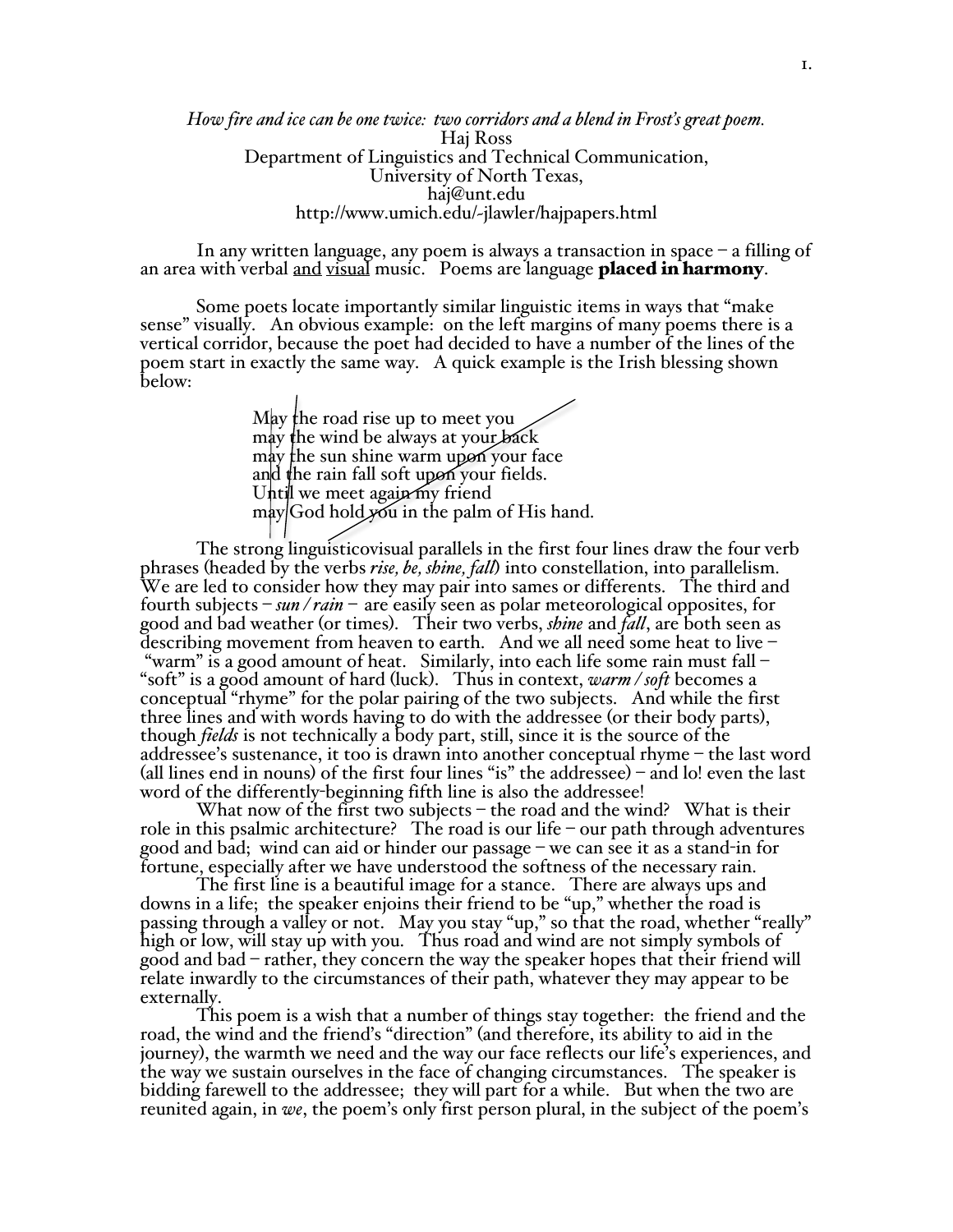only repeated lexical item – *meet* – these two words also become the only place in the poem where adjacent syllables share the same vowel.

What prepares the ground for this phonetic encounter? Let us look at the places in the poem where the second person is mentioned. In line one, it is the linefinal word; in the next three lines, it is *your* – the second to last word, and in the fifth line, the second person is included in the pronoun *we*. Thus in the first five lines, it moves from late in the line to early in it. Its last appearance is, like its first, as a direct object; the *meet* of the first line and the *hold* of the last line are the poem's only transitive verbs. And we discover that though the subject of *meet* is *the road* (a.k.a. life), and the subject of *hold* is *God*, they are only apparently different. Phonetically, *road* and *God*

 are similar; they are the subjects of the poem's only two monosyllabic lines, they follow the first and the last occurrences of *may*, and it is clear that the "up" where the friend is is also where God is. And when God holds you, the "two" of You are One. In short, the two friends are joined in God, as the old saying goes: a friend is one soul in two bodies.

This poem is like a spell: its placing of the same items (*May the*) in the same places entrains the eye of the reader, and I would argue that the moving of the words referring to the second person closer and closer to the beginning of the line, to the proximity of the Divine is also spatially iconic.

What I have discovered in my work with poems in a number of languages is that such corridors can be in many different parts of the poem, and that they can be not only straight lines, but also curved ones, and that they can also be closed curves, or ones polygonal in shape. I will not here present evidence for these claims; I will go into them in detail in Ross (in preparation). For today, I will only look briefly at a famous and chilling poem of Robert Frost's, to show a particularly clear instance of the use of poetic corridors.

Look where the corridor linking the two occurrences of *ice* intersects with the one that links the two occurrences of *fire:* at *hate*, which is what the poems suggests fire and ice are forms of. One might also say: the "differences" (of temperature, nature) **fuse** in hatred, and we are given a great sort of word play example of fusion to end the poem with: the last syllable of *suffice*, which blends *fire* and *ice.* And the way the poem ends! The chilling Latinateness of *suffice* – a "synonym" of *enough*, (coupled, to be sure, with a wish for you to rot in hell).

## *Fire and Ice*

Some say the world will end in fire; Some say in ice. From what I've tasted of desire I hold with those who favor fire. But if it had to perish twice, I think I know enough of  $\frac{h}{f}$ To know that for destruction ice Is also great And would suffice.

Robert Lee Frost